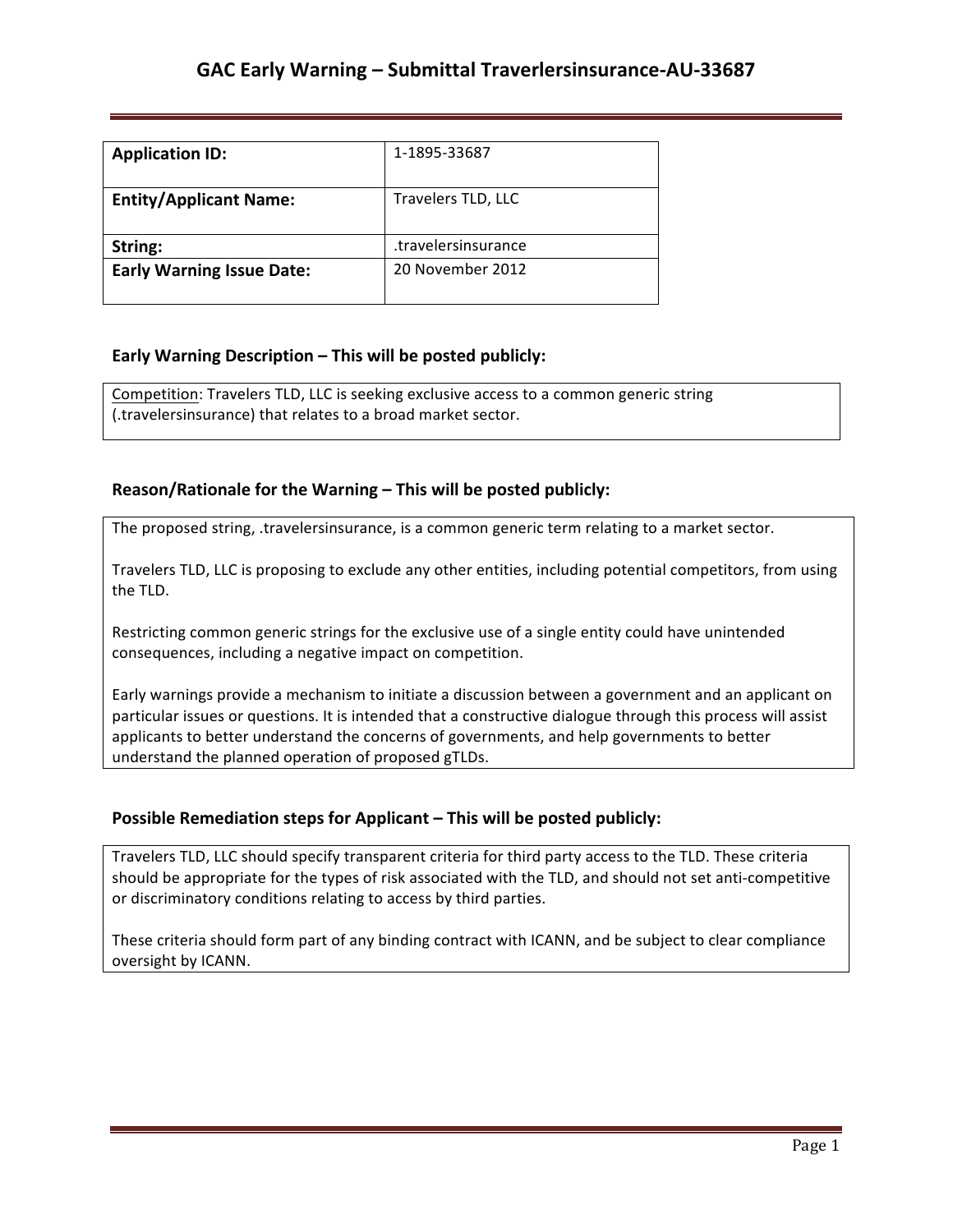### **Further Notes from GAC Member(s) (Optional) – This will be posted publicly:**

This Early Warning is from the Department of Broadband, Communications and the Digital Economy (DBCDE), on behalf of the Australian Government. In the first instance, communications and responses to this early warning should be emailed to gacearlywarning@gac.icann.org, with the text "Australian EW" and the application ID in the subject field.

# **INFORMATION FOR APPLICANTS**

## **About GAC Early Warning**

The GAC Early Warning is a notice only. It is not a formal objection, nor does it directly lead to a process that can result in rejection of the application. However, a GAC Early Warning should be taken seriously as it raises the likelihood that the application could be the subject of GAC Advice on New gTLDs or of a formal objection at a later stage in the process. Refer to section 1.1.2.4 of the Applicant Guidebook (http://newgtlds.icann.org/en/applicants/agb) for more information on GAC Early Warning.

## **Instructions if you receive the Early Warning**

**ICANN** strongly encourages you work with relevant parties as soon as possible to address the concerns voiced in the GAC Early Warning.

### **Asking questions about your GAC Early Warning**

If you have questions or need clarification about your GAC Early Warning, please contact gacearlywarning@gac.icann.org. As highlighted above, ICANN strongly encourages you to contact gacearlywarning@gac.icann.org as soon as practicable regarding the issues identified in the Early Warning. 

### **Continuing with your application**

If you choose to continue with the application, then the "Applicant's Response" section below should be completed. In this section, you should notify the GAC of intended actions, including the expected completion date. This completed form should then be sent to gacearlywarning@gac.icann.org. If your remediation steps involve submitting requests for changes to your application, see the change request process at http://newgtlds.icann.org/en/applicants/customer-service/change-requests.

In the absence of a response, ICANN will continue to process the application as submitted.

### **Withdrawing your application**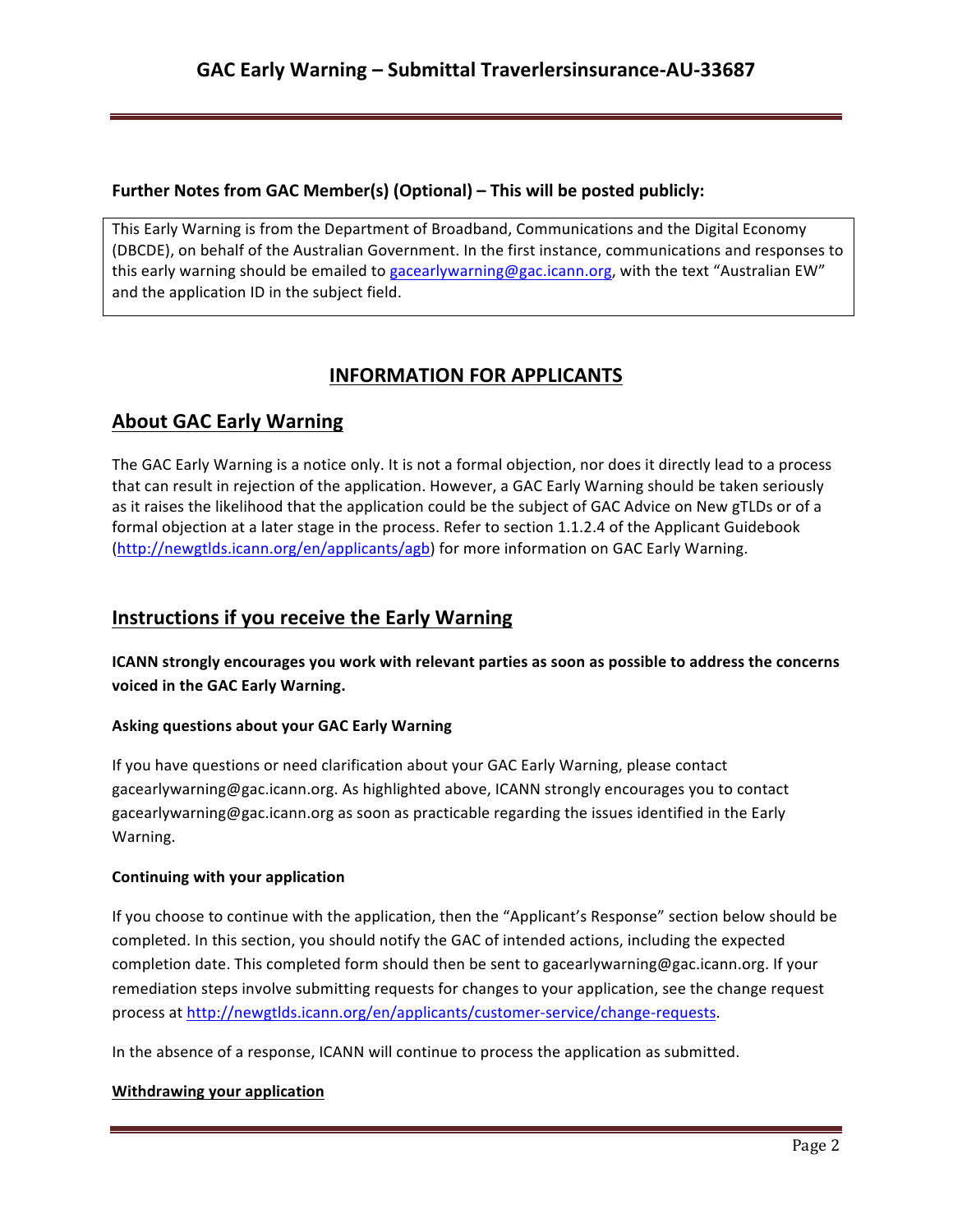# **GAC Early Warning – Submittal Traverlersinsurance-AU-33687**

If you choose to withdraw your application within the 21-day window to be eligible for a refund of 80% of the evaluation fee (USD 148,000), please follow the withdrawal process published at http://newgtlds.icann.org/en/applicants/customer-service/withdrawal-refund. Note that an application can still be withdrawn after the 21-day time period; however, the available refund amount is reduced. See section 1.5 of the Applicant Guidebook.

For questions please contact: **gacearlywarning@gac.icann.org** 

### **Applicant Response:**